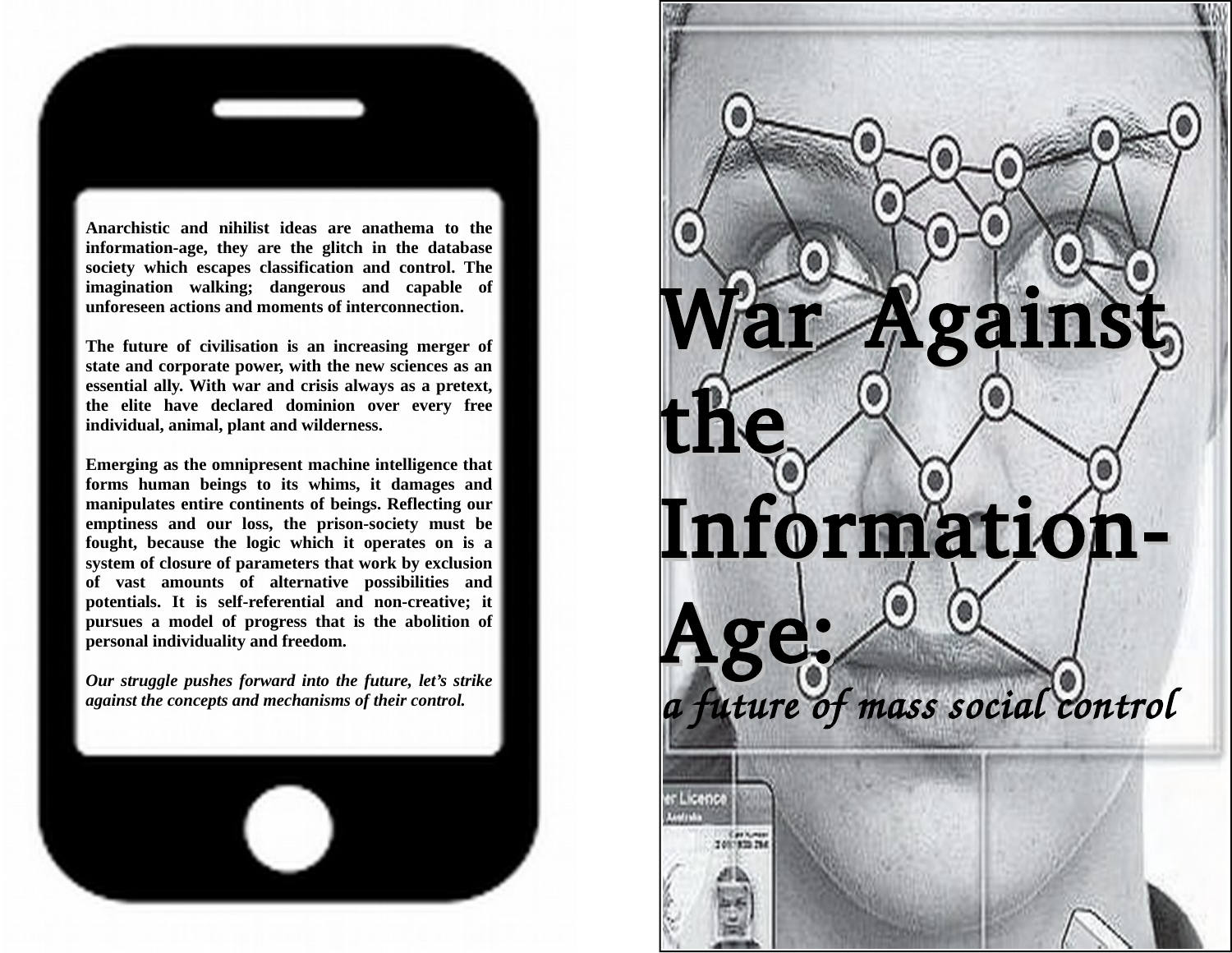As capitalist imperialism consolidates its economic borders through an ongoing paramilitarisation process and harmonised internal policing structure to cope with increased external war and social- ecological collapse, there is an amplification of repression in response to the manufactured 'crisis' of the bankers. Enough decentralisation in the hegemony is maintained to allow internal security services to retain sufficient self-rule to operate according to the local situations, but generally speaking , the areas of amplification - 'terrorism' and immigration (specifically mass incarceration and deportation) - correspond with a rise in an encouraged nationalism and the prison-society.

The legislature of the new authoritarianism is in fact not a new set of laws, but rather the amplification and conjunction of existing laws that carry themselves forward to meet "new threats". The prison-society is firstly an information-age authoritarian social model, as information technology and the new sciences are the key to its infrastructural progress and evolution. The prison-society is not just the regime of 'intelligent' surveillance cameras, databases, police-stations and prisons, it is urban planning, biometrics, contactless smart chips, electronic tagging and pattern recognition. It is satellite mapping, private security armies, automated drones and unmanned border planes. It is universalisation of social welfare systems, banking and corporate services. It is telephone voice analysis, highdefinition CCTV, facial-recognition systems, "X- Ray" microwave scanners, covert units of police for breaking and entry, bugging and tailing, and the global surveillance network, **Echelon**. It is blacklists of 'subversives', 'criminals', 'immigrants' and 'terrorists'. It is concepts and viral messages from the powerful, beamed directly into your head 24 hours a day, reprogramming your reality through television, newspapers, advertising, radio and internet.

It is the strength of the marketing poll, the consumer survey and the pressure group. It is the tax office, the exchange rate, the currencies and their manipulation. It is the details of countless numbers of individuals being processed by machines. It is statistics and their virtualisation.

It is in the minutiae; it controls your existence without you even seeing a prison-guard, it controls your routine, sets the clock, sets the debt and spends the wage. It fits the lock and fills the cell. It is an industry, a society, a way of living. It is the future you were born for, and the life of regulatory servility it forms people to fulfil.

Embryonic, it is distributed and skeletal in form at present, but already 1

participatory organisation and the proliferation of destructive and iconoclastic ideas.

Anarchistic and nihilist ideas are anathema to the information-age, they are the glitch in the database society which escapes classification and control. The imagination walking; dangerous and capable of unforeseen actions and moments of interconnection.

The future of civilisation is an increasing merger of state and corporate power, with the new sciences as an essential ally. With war and crisis always as a pretext, the elite have declared dominion over every free individual, animal, plant and wilderness.

Emerging as the omnipresent machine intelligence that forms human beings to its whims, it damages and manipulates entire continents of beings. Reflecting our emptiness and our loss, the prison-society must be fought, because the logic which it operates on is a system of closure of parameters that work by exclusion of vast amounts of alternative possibilities and potentials. It is self-referential and non- creative; it pursues a model of progress that is the abolition of personal individuality and freedom.

*Our struggle pushes forward into the future, let's strike against the concepts and mechanisms of their control.*

**This essay was originally published in 325, an anarchic project of counter-information and armed critique issue #10, and turned into this zine, in solidarity with those waging an anarchist-nihilist war against all civilized, social control.** 



Warzone Distro WARZONEDISTRO.NOBLOGS.ORG 2018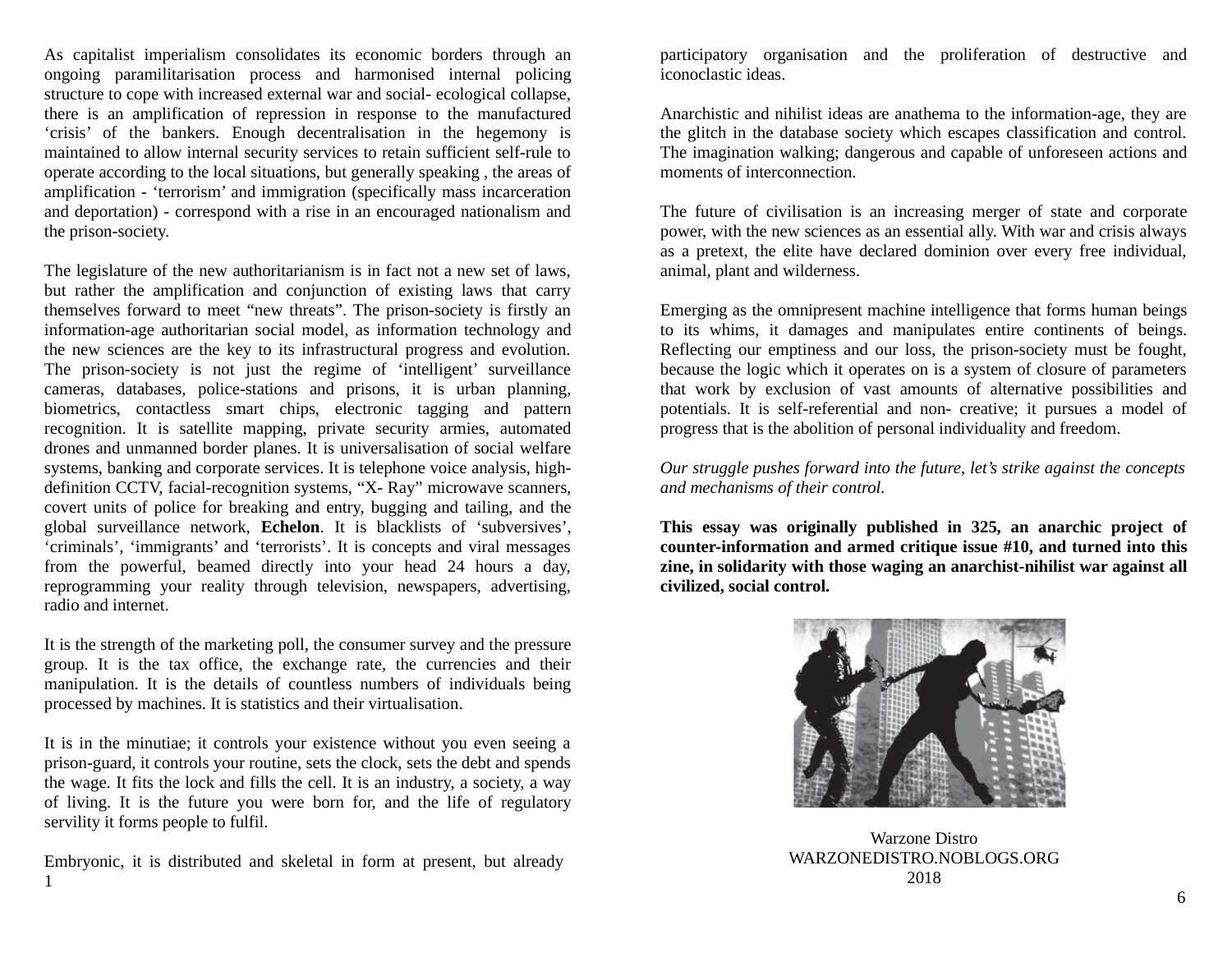overwhelming collapse in industry due to the depletion of resources and the fact of scarcity. Despite this, capitalism can and will adapt to any phase of deprivation, as the plan of the banks is to capture as much social wealth as is possible and eviscerate the ability of the nation-state to resist their manipulation of the economy and government.

Reconfigurement of power appears immanent, accompanied by a totalising interlinked corporatist future. Corporations are networked entities that have monolithic agendas, but because they are subject to the whims of Capital and State, they constantly break apart and reconfigure. The actually immutable nation-states cannot adapt to the new cybernetic, networked, corporative future unless the 'democratic' relationship it manages itself on is rejected for the adoption of the prison-society as the social model. It already moves in this direction knowingly. The nation-states will be superseded by the corporations and will come to rely on them more, whilst the corporations rely on them less. If the nation-states seek to dominate or subvert them, they'll most likely fail.

Now a point is reached where the strategic narratives which kept back the unleashing of revolutionary libertarian violence are crumbling as populations in revolt confront the plans of the rich. The post-industrial nation-states are at risk, and are increasingly revealing their own developed and connected prison-society projects; the ascendant form of power relations backed by the multinational corporations.

Some of these corporations have greater gross domestic product and paramilitary capabilities than many countries and are responsible for more injustice and exploitation than many small dictatorial states. In the globalist modern society, attacks should be properly understood as information. Rapidly moving image-narratives and violent models of urban rebellion against the system have spread, moving amongst the disaffected of the world. In the age of instantaneous data- exchange, the actual technical rupture created by sabotage is often minor compared to the impact it imparts as a signifier of collapse and refusal. The capitalist system and civilisation itself can absorb the vast majority of sabotages and attacks, but the new media which is based on self-production and self-replication is creating international 'communities' of rebellion with shared intersecting global histories. Highly symbolic content exchange, theme-repetition, maximumdistribution and propulsive coherence are the aim. The destructive violent attack or anarchist sabotage, added to its method of communication - the powerful image or communique - is the blood of the new anarchist direct action, communicating a radicalised awareness based on methods of controls all important state structures in the post-industrial centres of power. To a lesser extent in the peripheries, such as South East Asia and Latin America, the prison-society is reconciling and overcoming the contradictions inherent in the classical fascist and dictatorial social control model through consumerism. The control society being constructed gathers enough information to assess individual activity and potential for deviation from top-down generated norms. This includes monitoring physical features (eg: maintaining a national computerised biometric and DNA database etc.) and location (eg: GPS, mobile-phone location, financial services tracking, internet tracking etc.), combined with behavioural patterns such as what is consumed and accessed (eg: library books, food shopping , transport, leisure etc.). The outcome is the dream of the cyberneticians of social control – the perfectly ordered utopia where each polices the other and the machine runs all.

**Geotime,** a security programme used by the US military, and now being used by the London Metropolitan Police creates a graph of an individual's movements and communications with other people on a three-dimensional graphic. It can be used to collate information gathered from social networking sites, satellite navigation equipment, mobile phones, financial transactions and IP network logs. Links between entities can represent communications, relationships, transactions, message logs, etc and are visualised over time to reveal temporal patterns and behaviours, and to highlight previously undetected links. Once millions and millions of pieces of microdata are aggregated, you end up with a very high-resolution picture of a targeted individual or group of individuals. Curtis Garton, product management director for **Oculus**, the company that markets the programme, is quoted as saying " *... in terms of commercial sales pretty much anybody can buy*,". Professor Anthony Glees, director of the University of Buckingham's Centre for Security and Intelligence Studies, said he was aware of tracking software such as Geotime, the use of which he described as "*absolutely right*" . He is quoted as saying: "*My feeling is: if it can be done, and if its purpose is the protection of the ordinary citizen that wants to go about their lawful business ... then it's absolutely fine.*"

These product developers and academics of social control are the architects of structural hierarchy and injustice.

New technology is introduced in the following sequence: military hardware/personnel (eg: internet; cybernetics, satellite technology, microwaves etc.); prison & policing (eg: electronic tagging, 'non-lethal' weapons, 'area of denial' systems, 'public disorder' situations etc.); civil